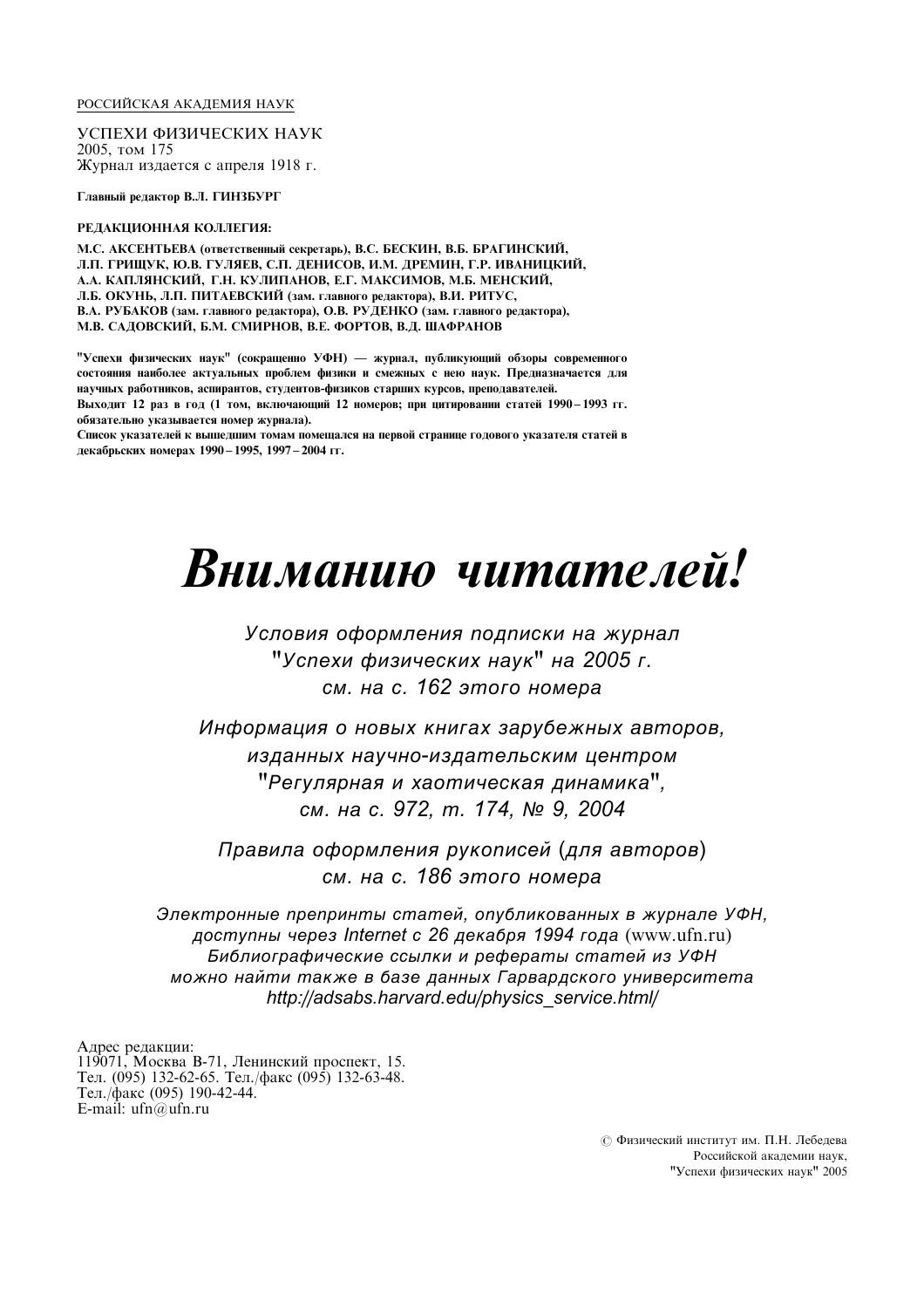# **CONTENTS**

## REVIEWS OF TOPICAL PROBLEMS

- 113 A.L. Fradkov. Application of cybernetical methods in physics
- 139  $A.A. Shashkin. Metal-inlator transitions and the effects of electron-electron$ interactions in two-dimensional electronic systems
- 163 V.S. Anishchenko, T.E. Vadivasova, G.A. Okrokvertskhov, G.I. Strelkova. Statistical properties of dynamical chaos
- 180 Physics news on the Internet  $(Yu.N. Eroshenko)$

## ANNUS MIRABILIS. METHODOLOGICAL NOTES

181 N.N. Rozanov. Superluminal localized structures of electromagnetic radiation

#### CONFERENCES AND SYMPOSIA

- 187 *V.L. Ginzburg.* A few comments on superconductivity research
- 191 V.I. Belyavskii, Yu.V. Kopaev. The first International Conference on the Fundamental Problems in High-Temperature Superconductivity
- 197 Joint scientific session of the Physical Sciences Division of the Russian Academy of Sciences and the Joint Physical Society of the Russian Federation "Absolute Negative Conductivity" (27 October 2004)
- 197 *V.F. Elesin.* Absolute negative conductivity phenomena in nonequilibrium threedimensional semiconductors
- 201 *V.F. Gantmakher, V.N. Zverev.* Magnetoimpurity resonances as indicators of an inverse photoelectron distribution function in semiconductors
- 205 *V.I. Ryzhii*. Microwave-induced negative conductivity and zero-resistance states in two dimensional electronic systems: history and current status
- 213 S.I. Dorozhkin. Microwave magnetoconductivity response of highly perfect twodimensional electronic systems

# PERSONALIA

- 219 In memory of Mikhail Adol'fovich Miller
- 221 In memory of Aleksandr Mikhaĭlovich Dykhne

## BIBLIOGRAPHY

223 New books on physics and related sciences  $(E.V. Zakharova)$ 

Успехи физических наук, т. 175, № 2 Выпускающий научный редактор С.М. Апенко Редакторы М.С. Аксентьева, М.В. Магницкая, Т.П. Романова, Е.Ю. Ходан Литературный редактор Т.С. Вайсберг Стилистическое редактирование английских текстов Е.Г. Стрельченко Редактор-библиограф  $E.B.$  Захарова

Сдано в набор 30.12.2004 г. Подписано к печати 31.01.2005 г. Формат  $60 \times 88/8$ . Бумага офсетная № 1. Печать офсетная. Усл. печ. л. 13,72. Усл. кр.-отт. 14,22. Физ. л. 14,00. Уч.-изл. л. 16,89. Тираж 1025 экз. Заказ 81.

Стоимость отдельного номера журнала за 1994-2004 гг. для организаций — 100 руб.; для индивидуальных подписчиков — 40 руб. (заказ в ООО "ЦЕНТРОЭКС" по тел. (095) 456-86-01).

> Адрес редакции: 119071 Москва В-71, Ленинский проспект, 15. Тел. (095) 132-62-65. Тел./факс (095) 132-63-48. Тел./факс (095) 190-42-44. E-mail: ufn@ufn.ru

Оригинал-макет подготовлен в Редакции журнала "Успехи физических наук" Компьютерный набор и верстка: Н.В. Грибкова, О.В. Моргунова, Т.В. Сироткина Компьютерная графика и фотоработы: А.В. Бобков, Г.В. Варванина. Поддержка компьютерной системы и информационное администрирование: Д.А. Олемской, Е.В. Захарова, Ю.Н. Ерошенико, Е.А. Фример

Номер набран и сверстан с использованием системы Advent 3B2 Total Publishing System на оборудовании,

предоставленном фирмой "Turpion Ltd" (UK)

Отпечатано с оригинал-макета в ППП "Типография "Наука", 121099 Москва Г-99, Шубинский пер., 6